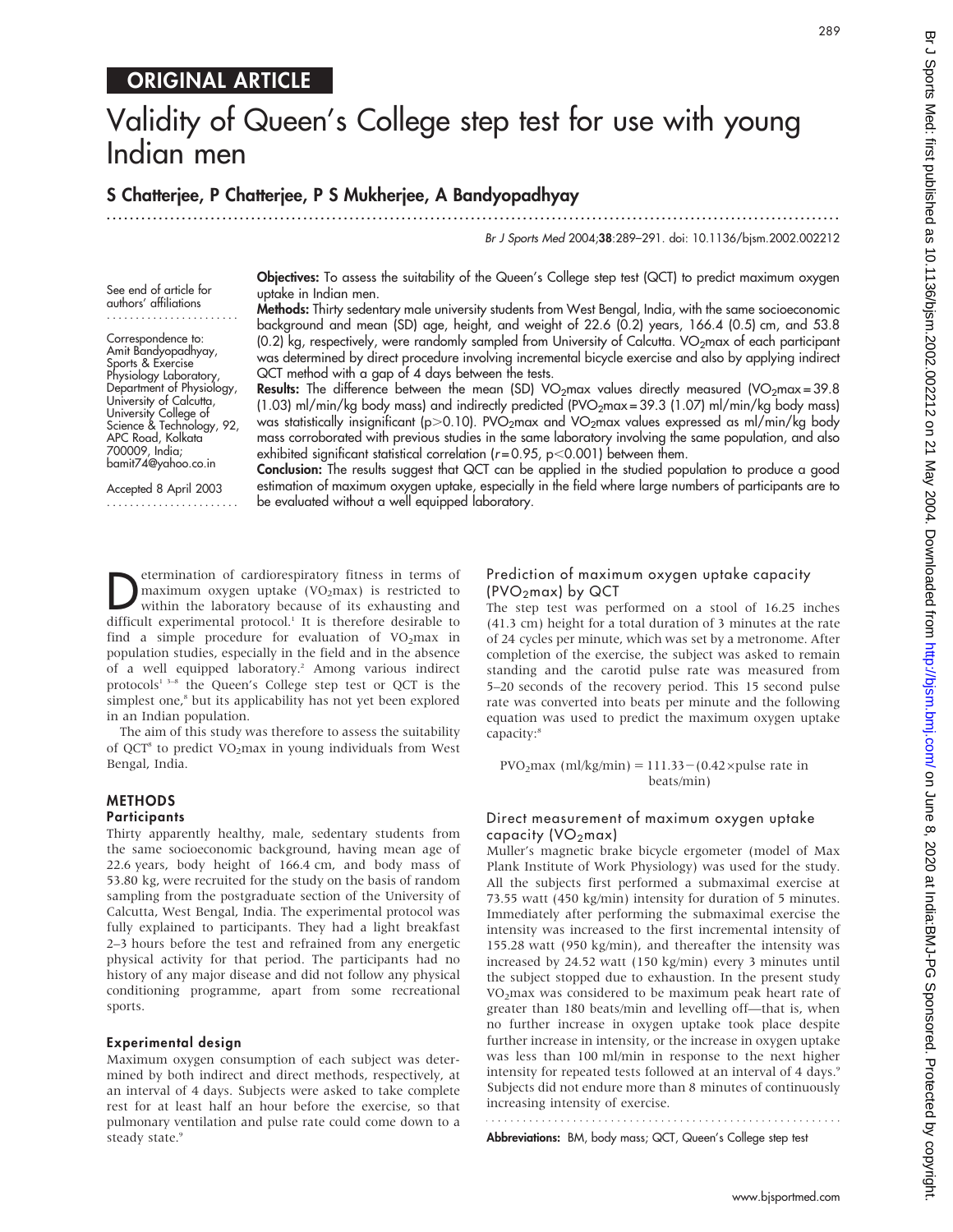| <b>Subjects</b><br>(n) | Age (years) (kg) | <b>Body mass</b> | <b>Body height</b><br>(c <sub>m</sub> ) | Maximum oxygen uptake (VO <sub>2</sub> max) |                    |                                   |                           |                                    |
|------------------------|------------------|------------------|-----------------------------------------|---------------------------------------------|--------------------|-----------------------------------|---------------------------|------------------------------------|
|                        |                  |                  |                                         | (mI/kg BM/min)                              |                    | (1/min)                           |                           |                                    |
|                        |                  |                  |                                         | <b>Direct</b><br>method<br>(STPD)           | Indirect<br>method | <b>Direct</b><br>method<br>(STPD) | <b>Indirect</b><br>method | Peak heart<br>rate (beats/<br>min) |
| 30                     | 22.6(0.2)        | 53.8 (0.2)       | 166.4(0.5)                              | 39.8<br>$(1.0)*$                            | 39.3<br>$(1.0)*$   | 2.14<br>$(0.05)^*$                | 2.12<br>$(0.04)^*$        | 189.0 (0.7)                        |

Low resistance high velocity Collin's triple ''J type'' plastic valve was used for the collection of gas by open circuit method.9 The valve was connected with the Douglas Bag (150 l) by a standard corrugated rubber tube and the expired gas was collected in the last minute of final intensity of exercise. Gas was collected in the second minute of the final workload if the subject showed signs of severe exhaustion. No gas collection was made in the first minute of the workload. The expired gas was measured in a wet gasometer (Toshniwal, Cat No CG 05.10) and the aliquots of gas samples were analysed in a Scholander microgas analysis apparatus following the standard procedure.<sup>10</sup>

The peak heart rate was recorded manually from the time taken for 10 carotid pulsations immediately after cessation of exhaustive exercise.9

The whole experiment was performed at a room temperature varying from  $27-29$ °C and at a relative humidity ranging between 75% and 83%.

# Statistical analysis

Paired t test, Pearson's product moment correlation, linear regression statistics, and Bland and Altman approach for limit of agreement were used for statistical treatment of the data.

## RESULTS

Means and standard errors of physical characteristics, predicted VO<sub>2</sub>max (PVO<sub>2</sub>max), directly measured VO<sub>2</sub>max, and peak heart rate parameters of the participants are presented in table 1.

The mean value of  $VO<sub>2</sub>max$  is in agreement with previous studies<sup>2 12</sup> reported from the same laboratory involving an identical population.



Figure 1 Plotting of difference between VO<sub>2</sub>max values against their means.

# Take home message

The complicated and exhaustive procedure for determination of cardiorespiratory fitness in terms of VO<sub>2</sub>max can be replaced with simpler protocols. The Queen's College step test is recommended as a valid method for evaluation of cardiorespiratory fitness in a young sedentary population of West Bengal, India, especially in field work where the survey and screening of large numbers of participants are essential.

The mean difference between  $VO<sub>2</sub>max$  and  $PVO<sub>2</sub>max$  is 0.46 ml/min/kg body mass with 95% confidence interval  $-0.092$  to 1.012 ml/min/kg body mass, indicating that QCT predicts the maximum oxygen uptake capacity by between -0.092 to 1.012 ml/min/kg body mass. Despite this, the limits of agreement  $(-2.50$  and 3.42) are a small enough parameter for QCT to be used confidently in place of the complicated and exhaustive direct procedure for prediction of  $VO<sub>2</sub>$ max.

# **DISCUSSION**

Because the VO<sub>2</sub>max and PVO<sub>2</sub>max values (ml/min/kg body mass) obtained by direct and indirect procedures, respectively, show no significant variation between the means, and also using Bland and Altman's method of limit of agreement approach (fig 1), we have shown that QCT can be applied to predict the maximum oxygen uptake in a young population from West Bengal. This method is especially useful in field work where the survey and screening of large numbers of participants are essential.

Highly significant correlation ( $r = -0.96$ , p<0.001) existed between the recovery heart rate in QCT and  $VO<sub>2</sub>$ max. The following equation, derived on the basis of the present data will better predict the cardiorespiratory fitness in terms of VO<sub>2</sub>max in this particular population.

VO<sub>2</sub>max (ml/kg/min) =  $55.23-(0.09 \times \text{pulse rate in})$ beats/min)

Therefore, from the present observations, the Queen's College step test is recommended as a valid method to evaluate cardiorespiratory fitness in terms of  $VO<sub>2</sub>$  max for large numbers within the young population of West Bengal, India.

#### Authors' affiliations .....................

S Chatterjee, P Chatterjee, P S Mukherjee, A Bandyopadhyay, Sports & Exercise Physiology Laboratory, Department of Physiology, University of Calcutta, University College of Science & Technology, Kolkata, India

# **REFERENCES**

<sup>1</sup> Fox EL. A simple, accurate technique for predicting maximal aerobic power. J Appl Physiol 1973;35:914–16.